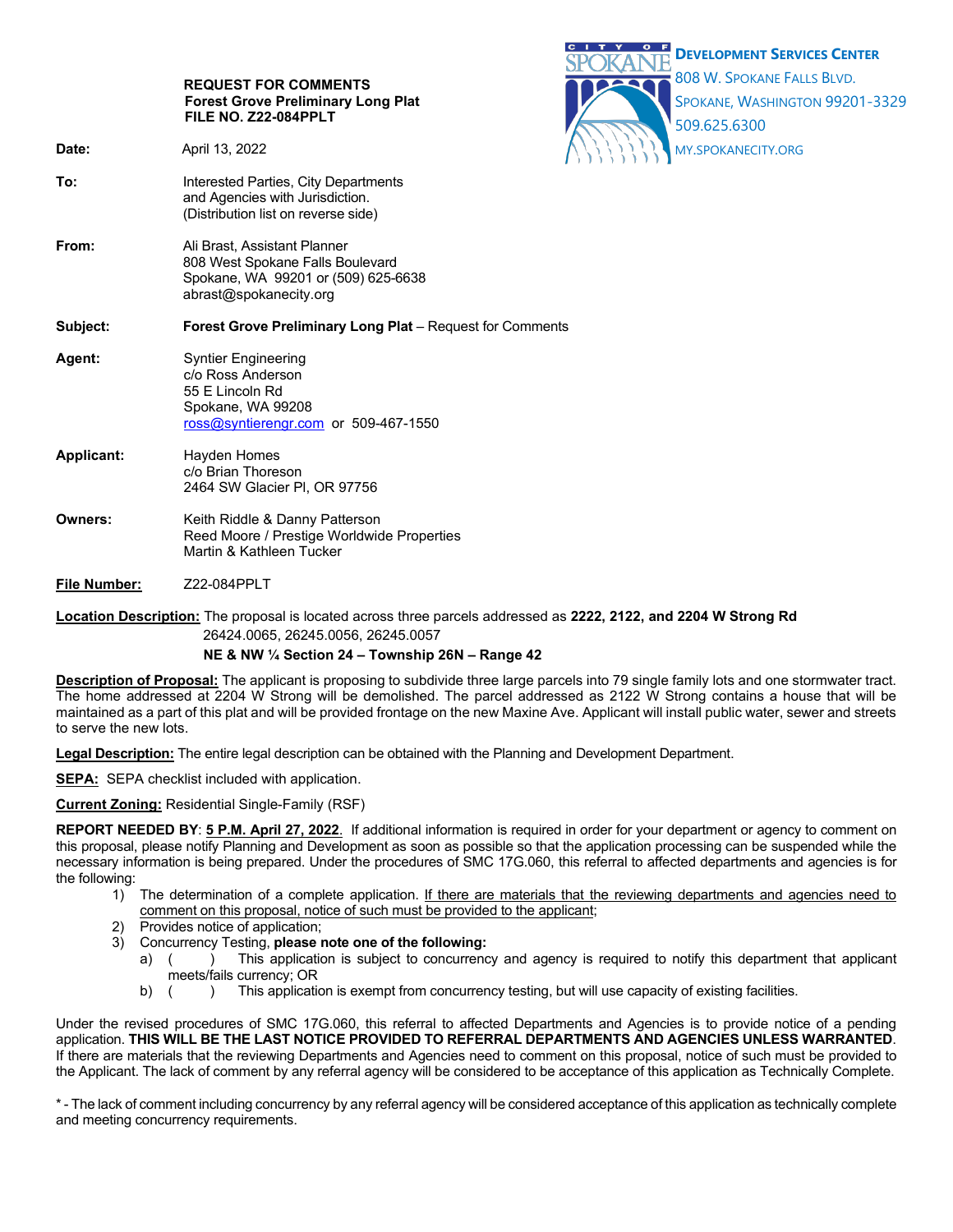## **DISTRIBUTION LIST FOR COMMENTS PROJECT NAME: "Forest Grove Preliminary Long Plat" FILE No.: Z22-084PPLT**

#### *E-mail Copies*

## **City Departments**

- Asset Management, Attn: Dave Steele
- City Attorney, Attn: James Richman
- City Treasurer: Renee Robertson
- Code Enforcement, Attn: Kris Becker
- Construction Management, Attn: Joel Graff\* \*\*
- Engineering Services, Attn: Dan Buller\* \*\*
- Fire Dept., Attn: Dave Kokot \*
- Historic Preservation, Attn: Megan Duvall
- Integrated Capital Management, Attn: Inga Note\*\*
- Integrated Capital Management, Attn: Marcia Davis\* \*\*
- Integrated Capital Management, Attn: Katherine Miller \* \*\*
- Integrated Capital Management: Scotty Allenton\* \*\*
- Library Services, Attn: DT Circulation\*
- Neighborhood & Business Services, Attn:
- Neighborhood Services, Attn: ONS Team
- Parks Dept., Attn: Garrett Jones\*
- PCED, Attn: Johnnie Perkins
- Planning & Development, Attn: Dean Gunderson
- Planning & Development, Attn: Kris Becker
- Planning & Development, Attn: Eldon Brown\*\*
- Planning & Development, Attn: Joelie Eliason
- Planning & Development, Attn: Erik Johnson
- Planning & Development, Attn: Patty Kells\*
- Planning & Development, Attn: Dermott Murphy
- Planning & Development, Attn: Mike Nilsson\*\*
- Planning & Development, Attn: Tami Palmquist
- Planning Services, Attn: Louis Meuler
- Police Department, Attn: Sgt Chuck Reisenauer\*
- Public Works, Attn: Marlene Feist
- Solid Waste, Attn: Scott Windsor
- Solid Waste, Attn: Rick Hughes\*
- Street Operations, Attn: Clint Harris\*\*
- Street Operations, Attn: Greg Martin\*\*
- Wastewater Management, Attn: Mike Morris\*\*
- Wastewater Management, Attn: William Peacock\*\*
- Wastewater AWWTP, Attn: Mike Coster\*\*
- Water Department, Attn: Jim Sakamoto\*\*

### **County Departments**

- Spokane County Public Works, Attn: Barry Greene
- Spokane County Public Works, Attn: Lindsey Forward
- Spokane County Planning Department, Attn: John Pederson
- Spokane County Engineering Dept., Attn: Gary Nyberg
- Spokane Regional Health District, Attn: Jon Sherve
- Spokane Regional Health District, Attn: Paul Savage
- Spokane Regional Health District, Attn: Eric Meyer
- SRCAA, Attn: April Westby

### **Washington State Agencies**

- Department of Natural Resources, Attn: Dave Harsh
- Department of Natural Resources Aquatics
- Department of Natural Resources, Attn: SEPA Center
- Department of Commerce, Attn: Dave Andersen
- Department of Archaeology & Historic Preservation, Attn: Gretchen Kaehler
- Department of Ecology, Attn: Environmental Review Section
- Department of Ecology, Attn: Jacob McCann
- Department of Ecology, Eastern Region, Attn: Jeremy Sikes, Shoreline Permit Reviewer
- Department of Ecology, Eastern Region, Attn: David Moore, Wetlands/Shoreline
- Department of Transportation, Attn: Char Kay
- Department of Transportation, Attn: Greg Figg
- Department of Fish & Wildlife, Attn: Leslie King Habitat Program

#### **Other Agencies**

- U.S. Army corps of Engineers, Attn: Jess Jordan
- Avista Utilities, Attn: Lu Ann Weingart
- Avista Utilities, Attn: Dave Byus
- Avista Utilities, Attn: Randy Myhre
- Avista Utilities, Attn: Larissa Pruitt
- Cheney School District Operations, Attn: Jeff McClure
- City of Airway Heights, Attn: Heather Trautman
- City of Spokane Valley Planning, Attn: SEPA Review
- District 81 Capital Projects, Attn: Candy Johnson
- Mead School District Facilities & Planning, Attn: Ned Wendle
- Spokane Aquifer Joint Board, Attn: Tonilee Hanson
- Spokane School District, Attn: Phil Wright
- Spokane Transit Authority, Attn: Gordon Howell
- Spokane Transit Authority, Attn: Mike Hynes
- Spokane Transit Authority, Attn: Mike Tresidder
- Spokane Transit Authority, Attn: Kathleen Weinand
- Spokane Regional Transportation Council, Attn: Ryan **Stewart**
- Williams Northwest Pipeline, Attn: Michael Moore

#### **Other Agencies**

- U.S. Postal Service, Attn: Postmaster
- Spokane Tribe of Indians, Attn: Randy Abrahamson (24-26-42)